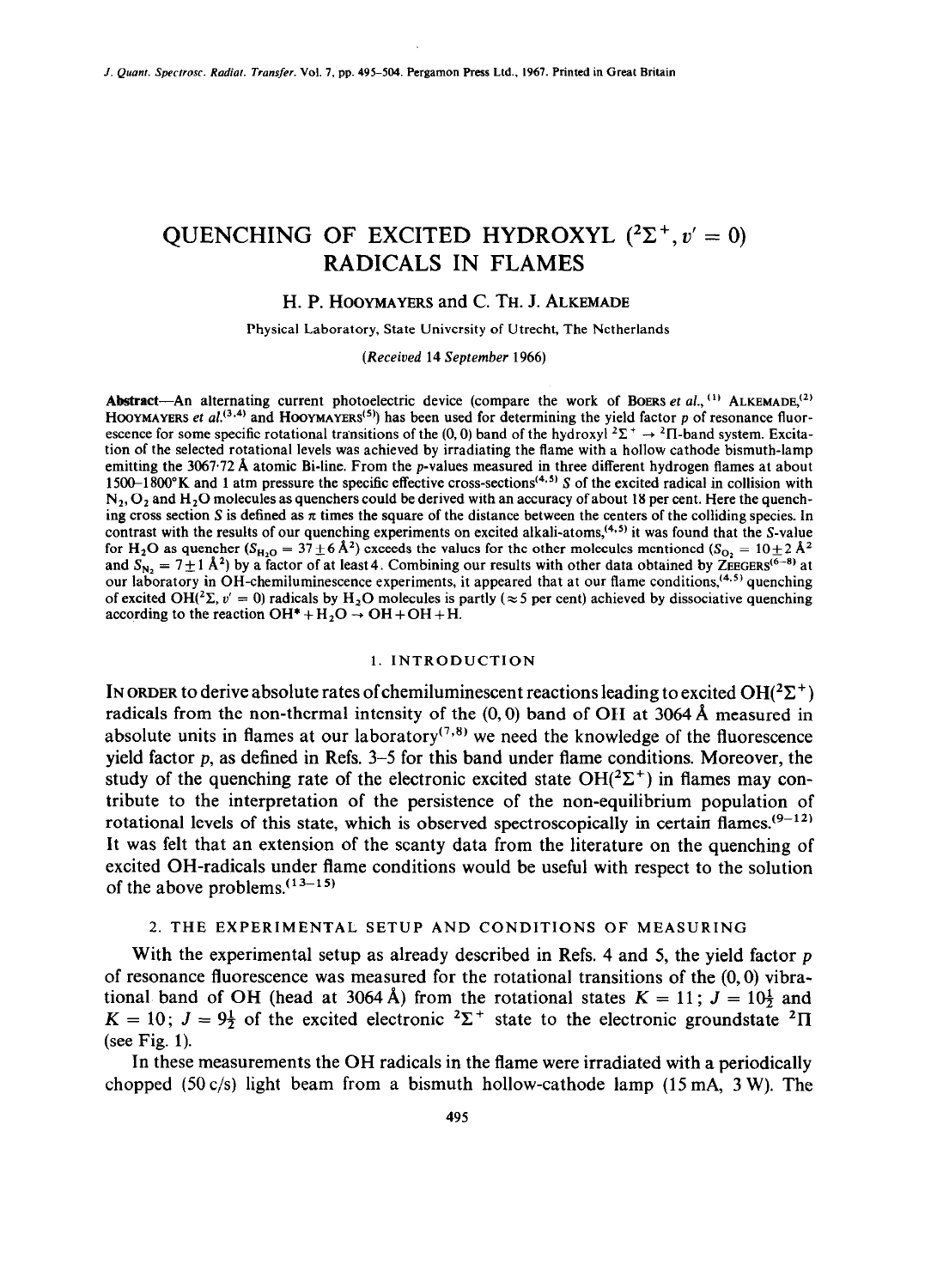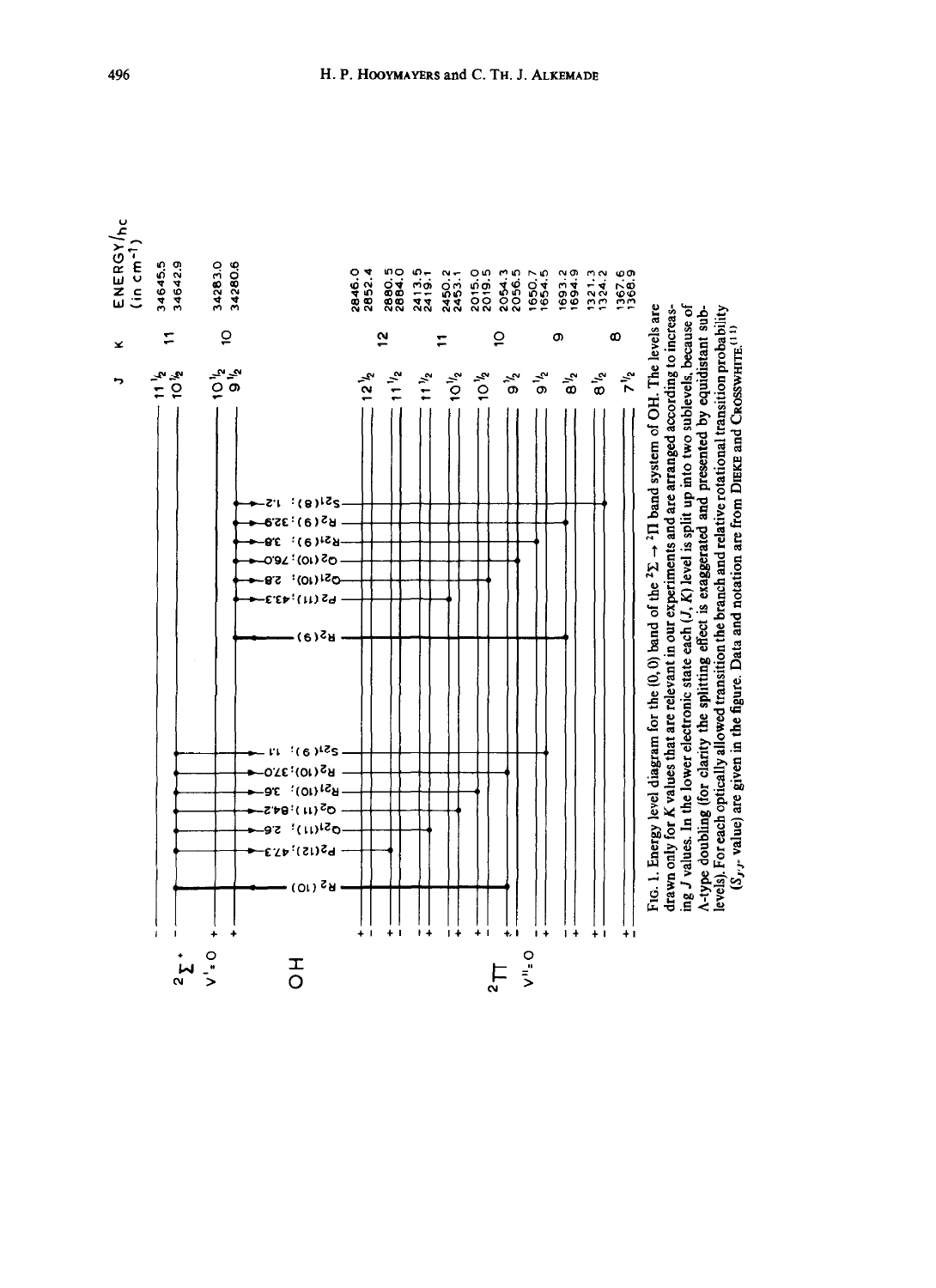OH flame radicals in their electronic groundstate partly absorb the Bi resonance line at 3067.72 Å. Its total line width at half intensity amounts to at least  $0.006 \text{ Å}$ , this being the Doppler broadening at room temperature.

The total flame length and total flame diameter of the cylindrical, stoichiometric and oxygen-rich  $H_2$  flames used in our OH-experiments were 15 cm and 4.0 cm, respectively. Experiments have shown that there was a homogeneous temperature distribution and uniform density of the OH radicals in the central part of the flame (with diameter of  $1.8 \text{ cm}$ ), so that we may expect a uniform distribution of the flame gas particles throughout this central part. In our fluorescence measurements a diaphragm was placed in front of the detector to ensure that only fluorescent light from the homogeneous central part of the flame was received by the detector. In comparing the fluorescence signal with the absorbed radiation power from the Bi-lamp we must consequently correct for the absorption of the Bi radiation in the burning flame sheath, which does not contribute to the re-emission light detected. The correction factor for the absorption of the Bi-radiation in the flame sheath was found by measuring the absorption of the narrow Bi-light beam when its distance to the flame axis was so large that it only passed the flame sheath and not the central part of the flame.

| Flame<br>number | Supplied gases<br>(l./min)                              | Calculated equilibrium<br>composition of burnt gases<br>in partial pressures | Measured<br>temperature<br>$(^{\circ}K)$ |
|-----------------|---------------------------------------------------------|------------------------------------------------------------------------------|------------------------------------------|
| 1               | H, 1.16<br>$O_2$ 1.42<br>Ar 3.45                        | H <sub>2</sub> O <sub>0</sub> 0.21<br>O, 0.155<br>0.63<br>Ar                 | 1790                                     |
| 2               | H <sub>2</sub> 1 <sub>0</sub><br>O, 0.5<br>$N_2$ , 3.45 | H <sub>20</sub> 0.225<br>N, 0.77                                             | 1760                                     |
| 3               | $H_2 1.16$<br>O, 1.42<br>N, 3.45                        | H <sub>2</sub> O <sub>0</sub> 0.21<br>$O_2$ 0.155<br>0.63<br>Ν,              | 1500                                     |

**TABLE 1. CHARACTERISTICS OF FLAMES USED IN** OH **QUENCHING EXPERIMENTS** 

There is another complication associated with the presence of the flame sheath. The thermal OH emission of the part of the sheath that lies on the optical axis of the detecting system contributes to the  $50 \text{ c/s}$  noise signal present in the fluorescence measurements (see below). In order to reduce this disturbing effect, the burning mixture of the sheath was chosen oxygen-lean which resulted in a decrease of the OH concentration in the flame sheath, and consequently in its thermal emission noise. It was checked that the resulting difference in gas composition between sheath and central part hardly affected the homogeneous radial temperature distribution and the uniform OH density throughout the central part of the flame viewed by the detector.

The characteristics of the burnt gases in the central part of the flame, containing  $N<sub>2</sub>$ or Ar as diluent gas, are listed in Table 1. The equilibrium composition of the burnt gases was calculated by following the computer program drawn up by  $\mathsf{ZEE}(\mathsf{S}^8)$  and based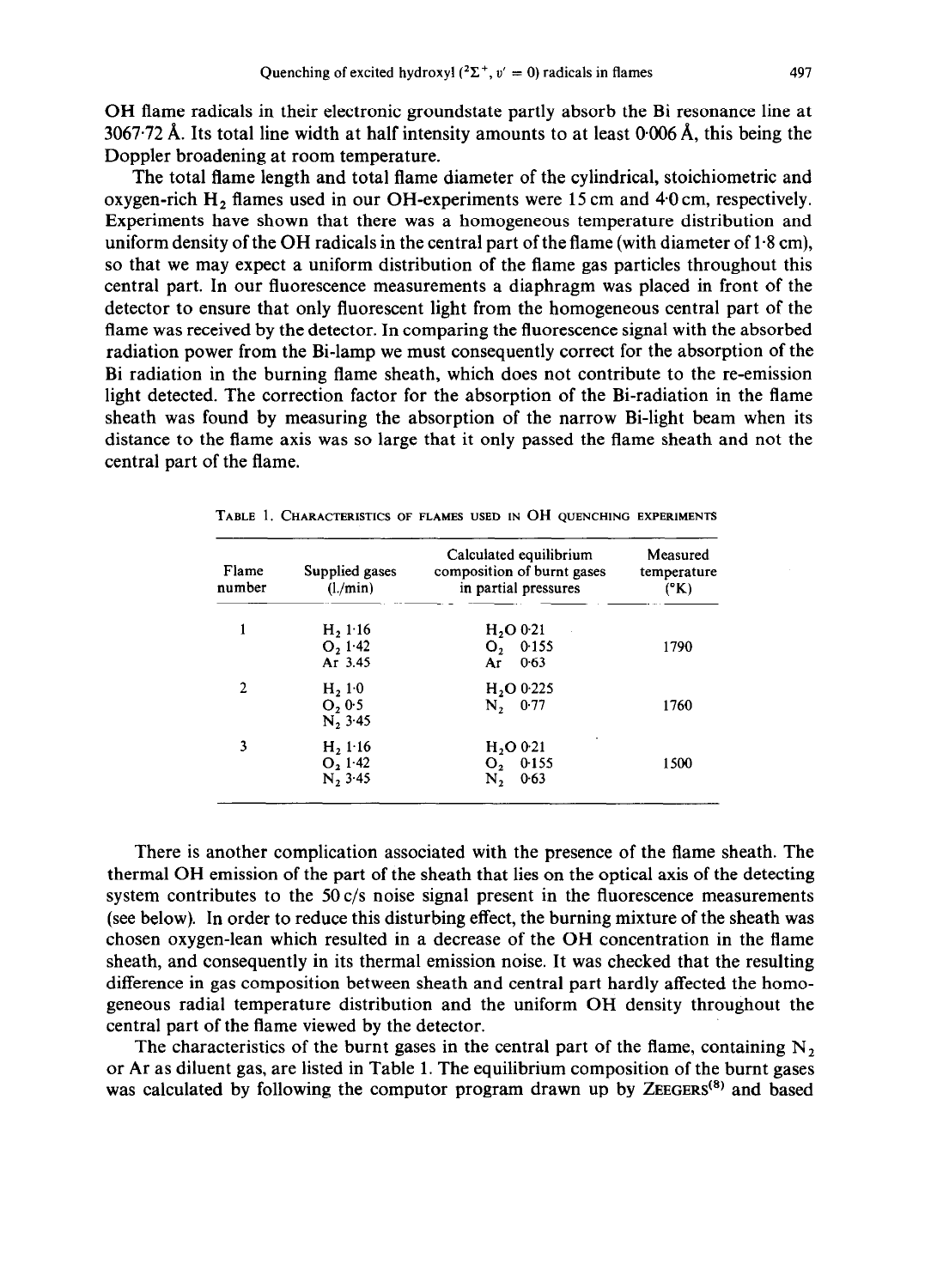on an iteration procedure described in Ref. 11. Flame gas components contributing partial pressures smaller than  $10^{-3}$  atm have not been entered into the Table, because their influence on the quenching of excited OH radicals is negligible in all cases.

From experiments by ZEEGERS<sup> $(6,7)$ </sup> concerning the decay of excess radical concentrations as a function of height above the reaction zone in similar flames, we may infer that the OH radicals in our flames at 1.2 cm above the cones (taking into account the flame speed of 3 m/set) have equilibrium concentration. It should be noted that the point of maximum temperature, which is a rough indication of the establishment of radical equilibrium lies about 0.6 cm above the cones in our flames.

The flow speed,  $v$ , of the flame gases was calculated from the usual relation between  $v$ , the gas supply, expansion factor and flame diameter. It was found that  $v$  is, virtually, the same for the flames listed in Table 1 and is about 3 m/sec.

In order to enhance the lamp radiation flux absorbed in the flame in our fluorescence measurements, a concave spherical mirror (with aperture  $= 1$ ) was placed behind the flame in line with the Bi-lamp, so that the exciting light beam focused in the flame by a quartz lens (with aperture  $0.8$ ) passes the flame twice. The intensity of the fluorescence radiation emitted In a direction perpendicular to the exciting beam was measured by means of a photomultiplier tube at the entrance of which an interference filter was placed, having its maximum transmission at 3100 Å and a full width at half-peak transmission of 200 Å. Another concave mirror (with aperture  $= 1$ ) was used to enhance the fraction of the totally emitted fluorescent light detected by the phototube. The mirror was placed behind the flame in line with the quartz lens (with aperture  $= 1$ ) which focused the fluorescence radiation on the cathode of the photomultiplier (see Ref. 4, Fig. 16, position 1). So the radiation flux of the fluorescent light falling on the detector could be enlarged by a factor  $(1.8)^2$ , taking into account reflection losses at the mirror and absorption loss in the flame.

The exciting Bi-line (3067.72 Å) fairly well overlaps the rotational  $R_2(9)$  and  $R_2(10)$ OH-lines<sup>(16)</sup> of the vibrational (0, 0) band having a wavelength of 3067.66 Å and 3067.77 Å, respectively (see Figs. 1 and 2).

In calculating the expected spectral width of about  $0.06 \text{ Å}$  at half-peak absorption of the OH absorption lines at flame temperature ( $\approx 1800$ °K), we used the average parameter value  $a' = 0.3$  of the curve-of-growth (see definition in Ref. 17) for the  ${}^{2}\Sigma^{+} \rightarrow {}^{2}\Pi$  system of OH, as reported by KASKAN.<sup>(18)</sup> This value of  $a'$  was obtained from measurements with atmospheric  $H_2-O_2$  flames at about 2600°K. Furthermore, in the above estimation of line width it was assumed that the optical density was low anyway. This may be concluded from the negligible self-absorption of the OH emission lines in our flames where OH concentrations are lower than  $5 \times 10^{15}$  cm<sup>-3</sup> (cf. Ref. 5). Our measurements of the widths of the Bi-line and OH absorption lines, respectively, as applied in the drawing of Fig. 2, may be examined more closely by calculating from these measurements the expected absorption factor of the Bi-radiation in the flame at a given OH concentration (cf. Ref. 5). We then obtain an absorption factor of  $0.045 \pm 0.006$  for flame No. 1, which is about 30 per cent less than the value actually measured in this flame. This discrepancy points to an actual line width of the Bi-radiation which is larger than the Doppler width at the assumed room temperature. This is not inconsistent with what is generally known about the line width in hollow-cathode discharge lamps.<sup> $(19)$ </sup> From the estimated spectral widths of the exciting Bi-line and of the flame absorption lines, it may be concluded that only the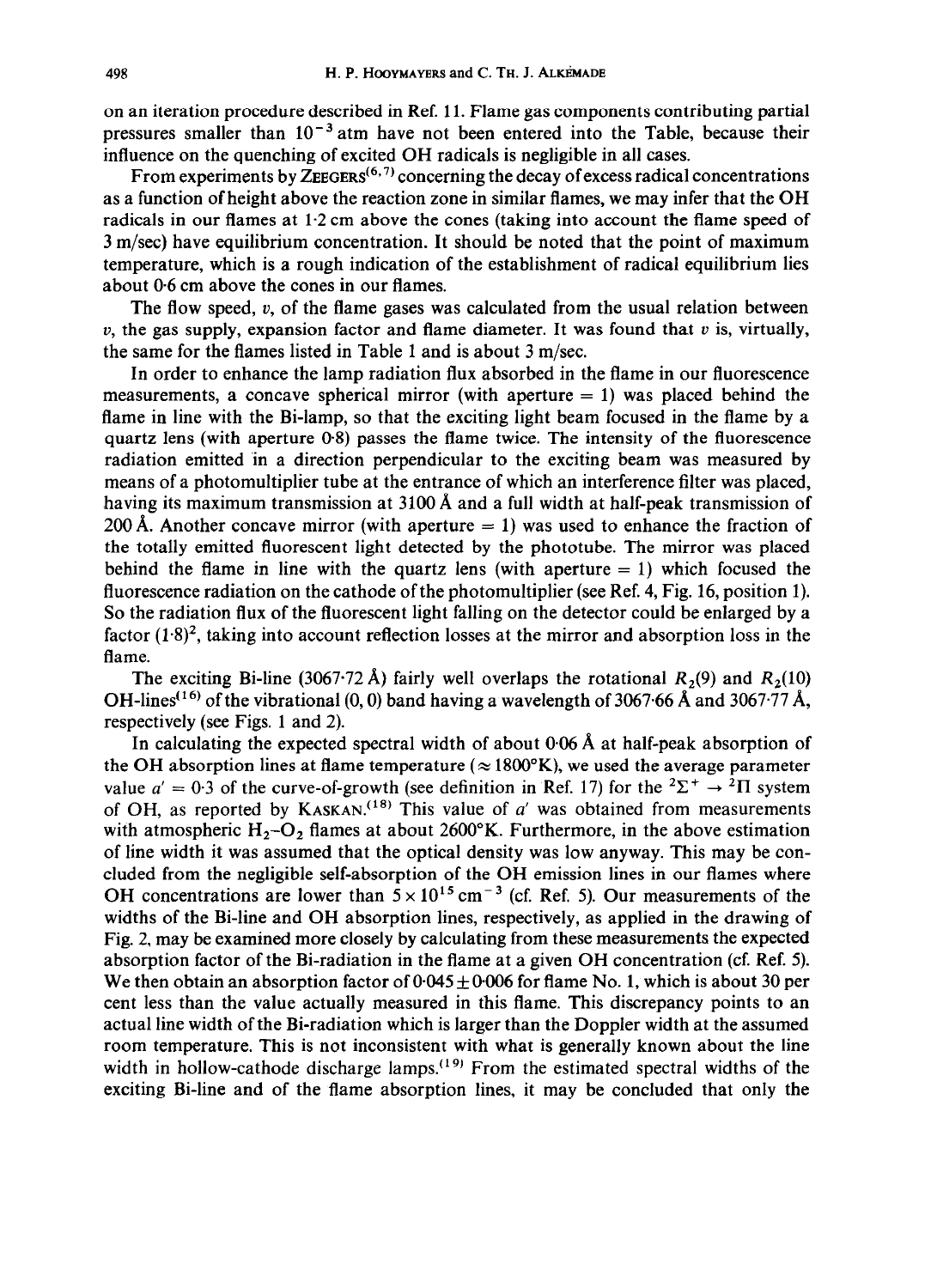

**FIG. 2.** The spectral positions of the Bi-line from the primary light source and the nearest OHabsorption lines in the flame. The contours of the absorption lines are drawn under the assumption that  $a' = 0.3$  (half-peak absorption width  $\Delta \lambda = 0.06$  Å, see text) while allowing for their relative oscillator strengths. The (unknown) width of the Bi-line is not drawn on scale, but is expected to be certainly smaller than that of the absorption lines.

rotational levels  $K = 11$ ,  $J = 10\frac{1}{2}$ , and  $K = 10$ ,  $J = 9\frac{1}{2}$  of the vibrational  $v' = 0$  level of the  ${}^{2}\Sigma^{+}$  state are populated by absorption of the Bi-radiation (see Fig. 2).

The large quenching cross sections and resulting short lifetime of electronically excited OH radicals found in our experiments imply that under our flame conditions the photon emission by an excited radical will, in general, not be preceded by redistribution of the rotational energy (cf. also Refs. 13 and 14). Earlier ultrasonic measurements in  $N_2$  and  $O_2^{(20,21)}$  show that the probability per kinetic collision of rotational-translational energy transfer is about  $0.1$ , which is less than the quenching probability of the electronic energy by a factor of at least 10.

Figure 1 shows the optically allowed downward transitions from the rotational levels populated by absorption of Bi-radiation to vibrational levels of the electronic ground state  ${}^{2}$ II. For each transition we give the branch, the K value of the lower state and the relative transition probability (line strength). In the Figure, data and notation are from **DIEKE**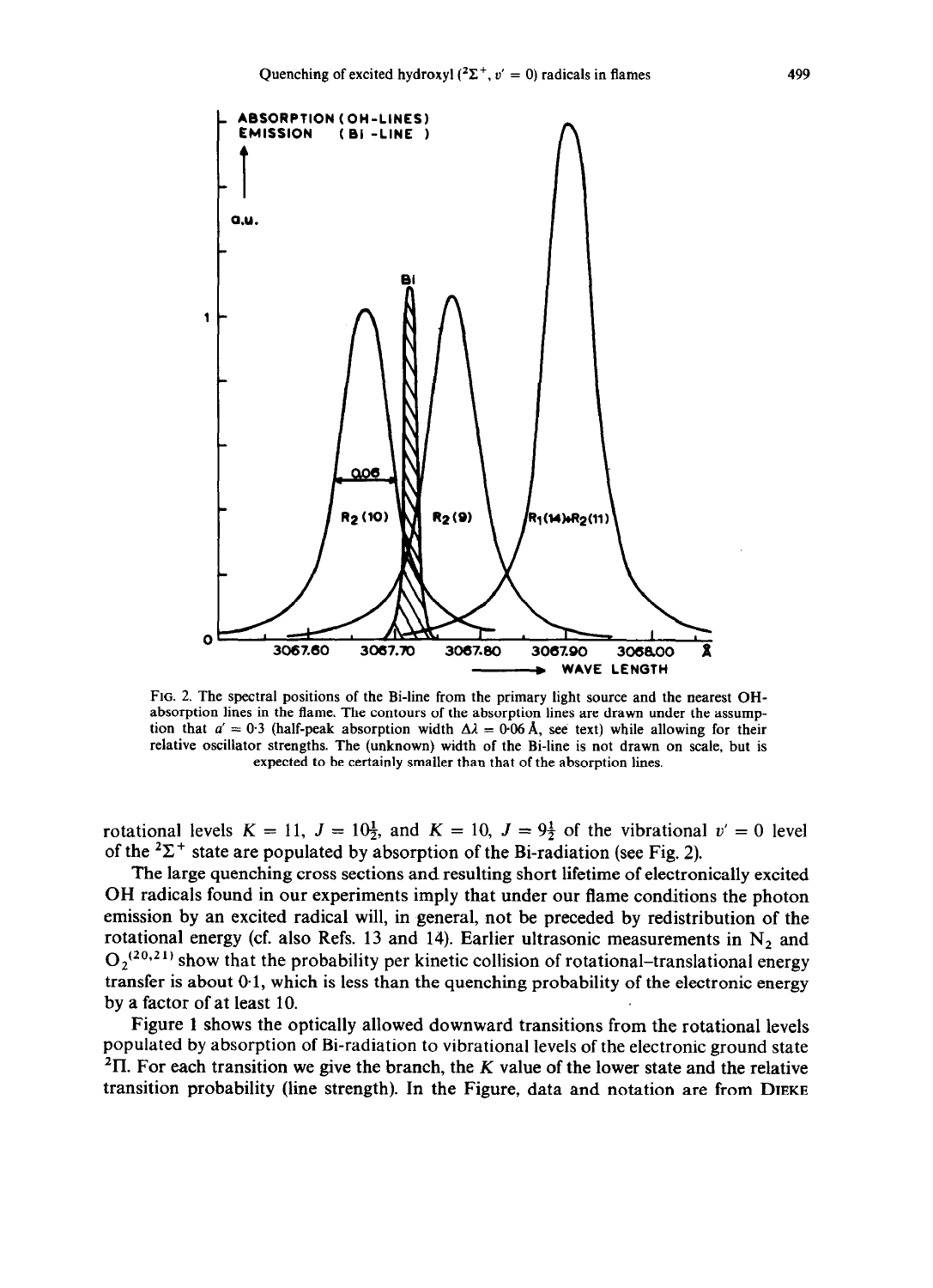and CROSSWHITE.<sup>(11)</sup> The selection rule for J in these transitions is :  $J \rightarrow J$  and  $J \pm 1 \rightarrow J$ . It must be strictly satisfied for the free molecule. For K the selection rule  $K \to K$  and  $K \pm 1 \rightarrow K$  is valid. Transitions for which  $\Delta J = \Delta K$  are strong (main branches), those for which  $\Delta J \neq \Delta K$  are weak (satellite branches), except for small values of *K*. In addition, there is the symmetry selection rule even  $\neq$  odd, which is also strict for the free molecule. In the OH radical the electronic spin has the value  $\frac{1}{2}$ , which produces doublets in the energy level diagram. Moreover, in the  ${}^{2}$ II state both doublet components are double due to the so-called lambda-doubling.  $(16,22)$ 

In the radiative depopulation of the two rotational states mentioned, only transitions to the  $v'' = 0$  vibrational state need to be considered, because the intensity of the rotational transitions of the vibrational (0,O) band exceeds the intensity of the rotational lines of the  $(0, v'')$  bands  $(v'' \neq 0)$  of the  ${}^{2}\Sigma^{+} \rightarrow {}^{2}\Pi$  band system by a factor of at least 10<sup>2</sup> (see Refs. 11) and 18).

The fluorescent rotational lines corresponding to the  $(0, 0)$  band transitions shown in Fig. 1 are all transmitted through the interference filter used. A small correction should be made, however, for the difference in filter transmission of the fluorescent lines and the exciting Bi-radiation, respectively.

The major source of accidental error in our measurements is connected with the fluctuations of the non-modulated thermal OH emission in the flame in the 50  $c/s$  frequency band of measuring. The interference filter placed at the entrance of the photomultiplier resulted in the interfering noise being solely due to thermal (0,O) band transitions of OH because the other vibrational bands of  ${}^2\Sigma \rightarrow {}^2\Pi$  band system (1, 0; 1, 1; etc.), are not transmitted through the filter. In order to reduce this noise, flames with low temperatures (i.e. about 1800°K) were chosen. Moreover, the diaphragm which is placed between flame and photomultiplier (see above) ensures that only the part of the central flame irradiated by the Bi-lamp will contribute to the background noise. This finally resulted in a value of 1.5 for the signal to noise ratio, defined as the ratio of the signal to the root mean square value of the meter fluctuations.

In each fluorescence measurement the galvanometer deflection due to the re-emission signal was recorded for a period of 20 sec, while every measurement was repeated at least fifteen times.

## **3. MEASUREMENTS OF FLUORESCENCE YIELD FACTOR**

The fluorescence yield factor  $p$  can be determined by the radiation flux  $E_a$  absorbed from the exciting light beam and the radiation flux *E,* of the fluorescent light observed in a direction perpendicular to the incident beam. $(4,5)$ 

The recorder deflection corresponding to the re-emitted radiation power was obtained by subtracting the spurious signal due to stray light from the total signal measured in reemission position (the detector observed the flame at right angles to the exciting beam and with the Bi-lamp on and off, respectively). This stray-light signal, the magnitude of which' could be reduced after some effort to one-fourth of the magnitude of the average re-emission signal, was solely due to random scattering of the radiation of the exciting lamp, which was determined by measuring the spurious signal with the flame off and the lamp on. It was established that the observed fluorescence radiation was not due to scattering in the flame itself or to other spurious effects. This result was established by checking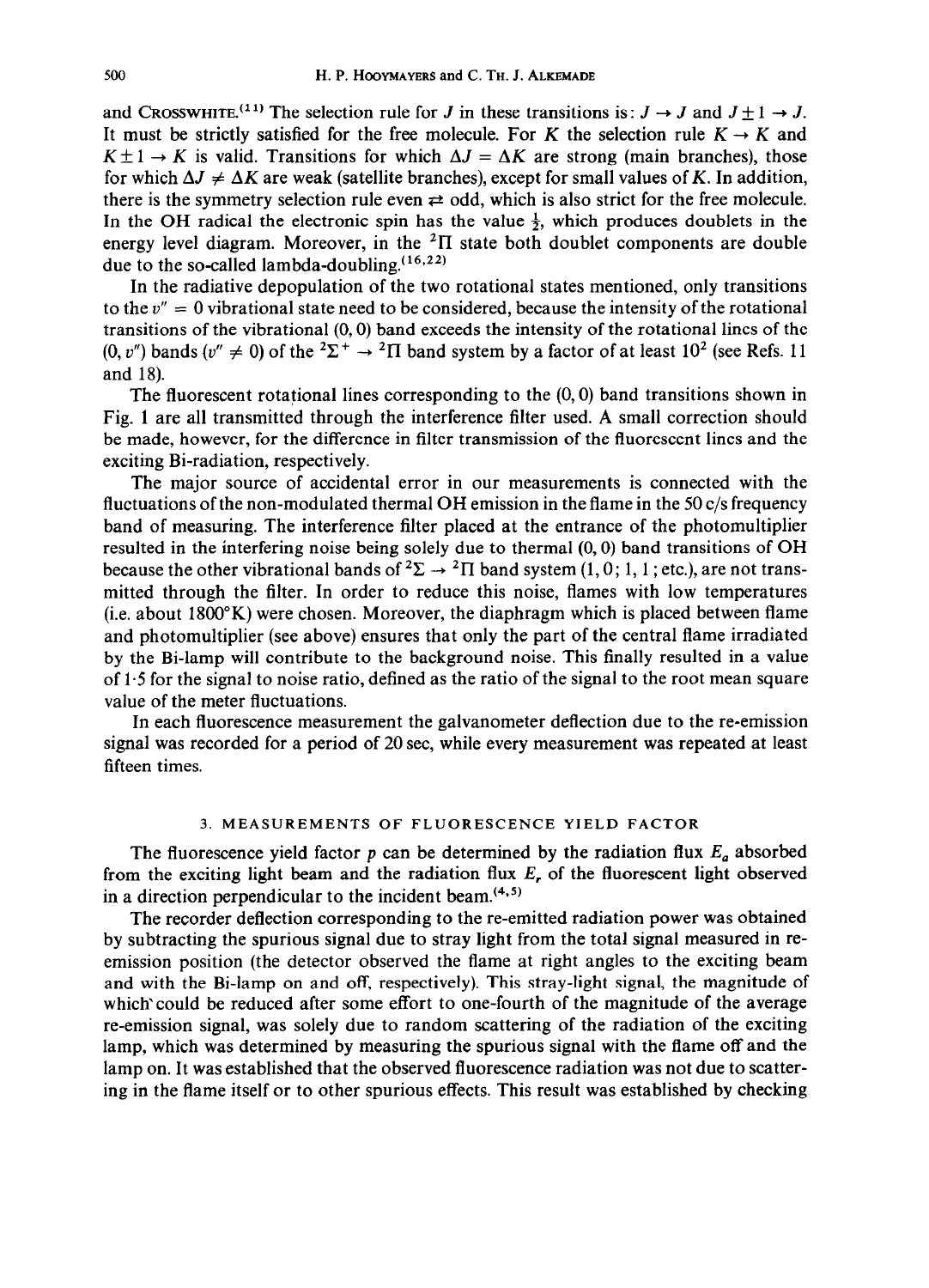the absence of any absorption and re-emission signal when the flame was irradiated by a mercury discharge lamp, emitting various lines of similar strength as the Bi-line, which were transmitted by the interference filter.

| Excited fluorescent states (see Fig. 1)                    |                      | OH( <sup>2</sup> Σ, v' = 0) $\begin{cases} K = 11 \\ J = 10\frac{1}{2} \end{cases}$ and $\begin{cases} K = 10 \\ J = 9\frac{1}{2} \end{cases}$ |                                   |  |
|------------------------------------------------------------|----------------------|------------------------------------------------------------------------------------------------------------------------------------------------|-----------------------------------|--|
| Optical transition probability $A$ (in sec <sup>-1</sup> ) |                      | $1.0510^{6}$                                                                                                                                   |                                   |  |
| Relative error in p                                        |                      | $18\%$                                                                                                                                         |                                   |  |
| Flame number                                               |                      | $A^{-1}k_{-1}$ . $10^{-2}$<br>7.8                                                                                                              | $pA^{-1} \cdot 10^9$ (sec)<br>1.3 |  |
|                                                            | $\frac{p.10^3}{1.3}$ |                                                                                                                                                |                                   |  |
|                                                            | 0.9                  | $11-5$                                                                                                                                         | 09                                |  |
|                                                            | 0.75                 | 13.3                                                                                                                                           | $0-75$                            |  |

**TABLE 2. MEASURED YIELD FACTOR p OF RESONANCE FLUORESCENCE OF OH RADICALS IN FLAMES** 

 $k_{-1}$  describes the probability per sec that the excited atom loses its energy in a quenching collision with a **flame particle.** 

 $A^{-1}k_{-1}$  is the number of quenching collisions during the natural lifetime of the excited state.

 $pA^{-1}$  is the actual lifetime of the excited state.

Moreover, it was checked that the corrected re-emission radiation was indeed due to flame fluorescence because it did decrease when the argon in the flame was replaced by  $N<sub>2</sub>$  as diluent gas, which has a much larger quenching efficiency (see below).

Table 2 lists the measured experimental values of the fluorescence yield factor  $p$ ; the calculated number of quenching collisions during the natural lifetime of the excited state,  $k_{-1}/A$ ; and the actual lifetime,  $p/A$ , of excited OH radicals in the flame investigated. The p values listed are average values obtained by repeating the measurements at least 15 times.

The value of the radiative transition probability of the considered fluorescent rotational lines,  $A = 1.05 \times 10^6 \text{ sec}^{-1}$ , used in the evaluation of our experimental data has been determined by **BENNETT** and  $\text{DALBY}^{(15)}$  from measurements on excited OH radicals produced by electron bombardment, allowing for the effect of vibration-rotation interaction according to LEARNER's data<sup> $(23)$ </sup> (see Appendix to Ref. 5).

## **4. DERlVATION OF SPECIFIC QUENCHING CROSS SECTIONS**

From the linear expressions that express  $p$  as a function of the partial pressure of the relevant flame particles, and from our knowledge of the  $p$  values as listed in Table 2, we have derived the so-called effective quenching cross section  $S$  (cf. Refs. 4 and 5) of excited OH ( ${}^{2}\Sigma$ ) molecules in collision with N<sub>2</sub>, H<sub>2</sub>O and O<sub>2</sub> molecules. Each flame with known composition yields one equation of this type. The values of specific cross sections that provide a best fit for all flames investigated are, for  $O_2$ : (10  $\pm$  2)  $\AA^2$ ; for H<sub>2</sub>O: (37  $\pm$  6)  $\AA^2$ ; for  $N_2$ : (7  $\pm$  1) Å<sup>2</sup>, and are valid for a flame temperature of about 1500-1800°K (see Table 1). It was supposed that the contribution of the Argon atoms to  $k_{-1}$  could be disregarded when compared with the total contribution of the other, predominant flame molecules  $H<sub>2</sub>O$ ,  $O<sub>2</sub>$  and  $N<sub>2</sub>$  (cf. Ref. 14).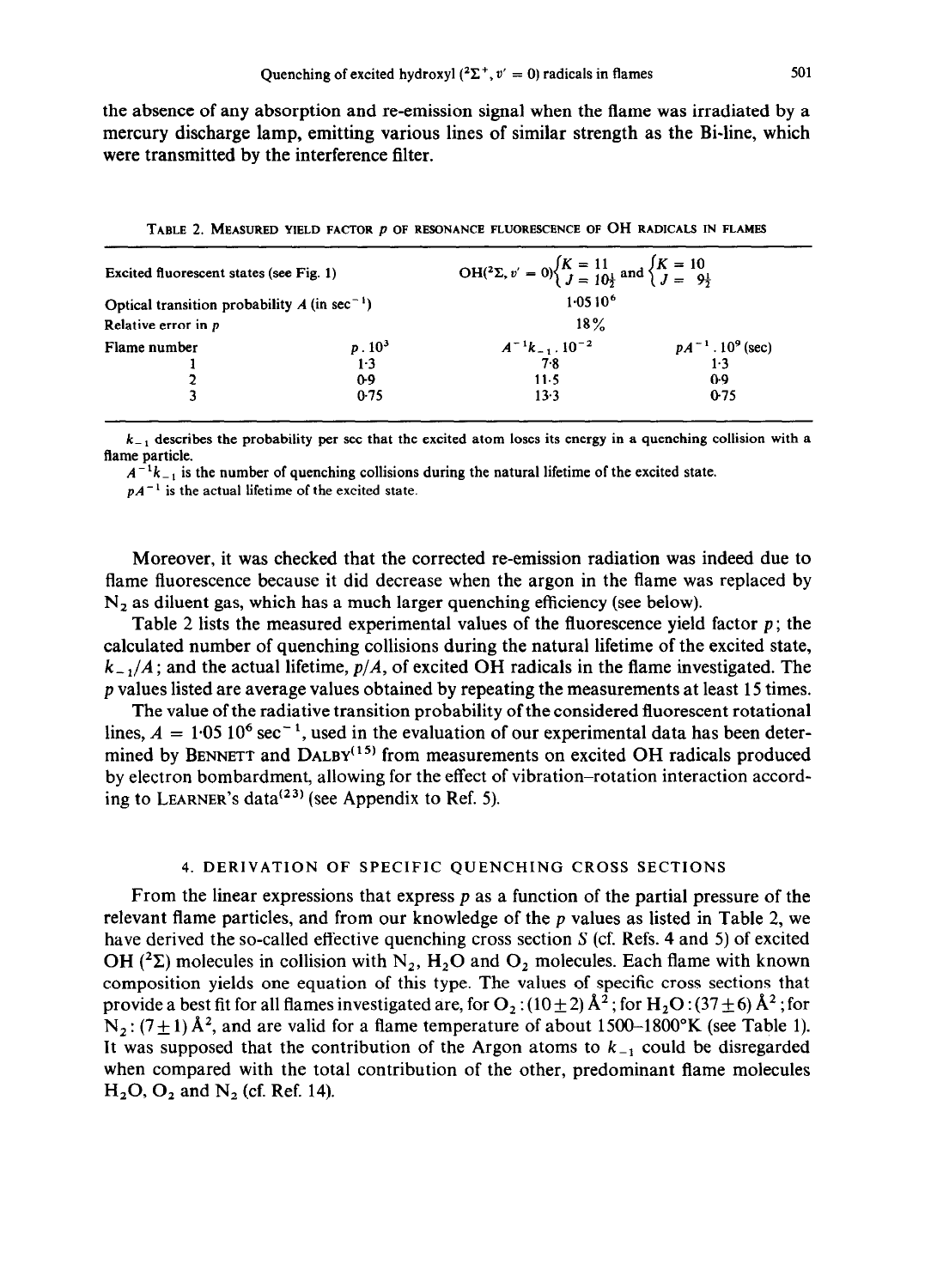#### 5. COMPARISON WITH LITERATURE DATA AND CONCLUSIONS

Very little written data is available concerning the values of quenching cross sections of excited OH ( ${}^{2}\Sigma$ ) molecules in collision with O<sub>2</sub> and H<sub>2</sub>O molecules and Ar atoms, whereas for  $N_2$  no quenching cross section is available at all. CARRINGTON reported values for the quenching of OH (<sup>2</sup> $\Sigma$ ) radicals by O<sub>2</sub>, CO<sub>2</sub> and H<sub>2</sub>O molecules obtained from his investigations on an acetylene-oxygen flame at a pressure of 3.5 mm Hg. These values appeared (after correction for the difference in the value of  $A = 1.7 10^6 \text{ sec}^{-1}$  used by CARRINGTON<sup>(14)</sup> and the recent value  $A = 1.05 \times 10^6 \text{ sec}^{-1}$  used by us) to be less than our quenching cross sections for  $O_2$  and  $H_2O$  by about a factor of 2.5. CARRINGTON's specific cross sections for  $O_2$ ,  $CO_2$  and  $H_2O$  were deduced by linear extrapolation of the reciprocal p-values (measured with different pressure and composition of supplied gases) to zero partial pressure of acetylene in acetylene flames rich in  $O_2$ ,  $(O_2 + H_2O)$  and  $(O_2 + CO_2)$ , respectively. The validity of this method might be doubted, however, because it neglects any T-dependence of these cross sections in the large range of flame temperatures used in this extrapolation (800–1500°K). Moreover, Carrington's S-values for  $O_2$ ,  $CO_2$ and H<sub>2</sub>O seem to contradict the value  $p = 0.08$  actually measured by him in an oxygen-rich acetylene flame (ratio  $O_2/C_2H_2 = 8$ ;  $T = 1500^\circ$ K; for flame characteristics see Ref. 14). Using his S-values for this flame and disregarding the contribution of the minor flame species such as CO,  $H_2$ , O, H, OH), we calculated a value  $p = 0.4$ . In order to bring this value into agreement with his experimental p-value, one would have to assume an average effective cross section for all the other minor flame species of the order 170  $\AA$ <sup>2</sup> which seems rather high. This may suggest that the S-values found by Carrington for  $H_2O$ ,  $O_2$  and  $CO_2$ are too low, which is also suggested by the results of our experiments for  $H_2$  and  $O_2$ . So it seems that the procedure of extrapolating to zero acetylene pressure should be applied with caution.

It is noted that the quenching effect of  $H_2O$  is about 4-5 times as large as that of  $O_2$ and  $N_2$ , which is in sharp contrast with the very low efficiency of  $H_2O$  in the quenching of excited alkali-atoms. Also recent experiments<sup>(15)</sup> on the quenching of excited OH (<sup>2</sup> $\Sigma$ ) radicals by  $H_2O$  molecules at 315°K point to a comparatively large quenching cross section value  $S = (70 \pm 15) \hat{A}^2$ . In these experiments the OH radicals are produced by bombardment of H<sub>2</sub>O molecules with 200 eV electrons at various low pressures ( $\lessapprox 10 \,\mu$ Hg).

It may be interesting to investigate how far this large cross section of  $H<sub>2</sub>O$  as quencher of OH is related to possible dissociative quenching processes. Zeegers has determined experimentally the formation of excited OH\* ( ${}^{2}\Sigma$ ) in flames similar to ours, according to the reaction :

$$
OH + OH + H \underset{R_{-1}}{\overset{R_1}{\rightleftharpoons}} OH^* + H_2O. \tag{1}
$$

The value p of the fluorescence yield factor found by us and the value of  $pR_1$  found experimentally in Zeegers' investigations, where *R,* represents the absolute rate constant of the formation of OH from reaction (l), enables us to compute the relative contribution of dissociative quenching to the total (dissociative + collisional) quenching of  $OH^*$  by  $H_2O$ .

Denoting the rate constant of the reverse reaction (1) by *R\_ 1 we* have, applying detailed balancing,

$$
R_{-1}/R_1 = K_1 \cdot Z_{\text{tot}}/Z_0 \tag{2}
$$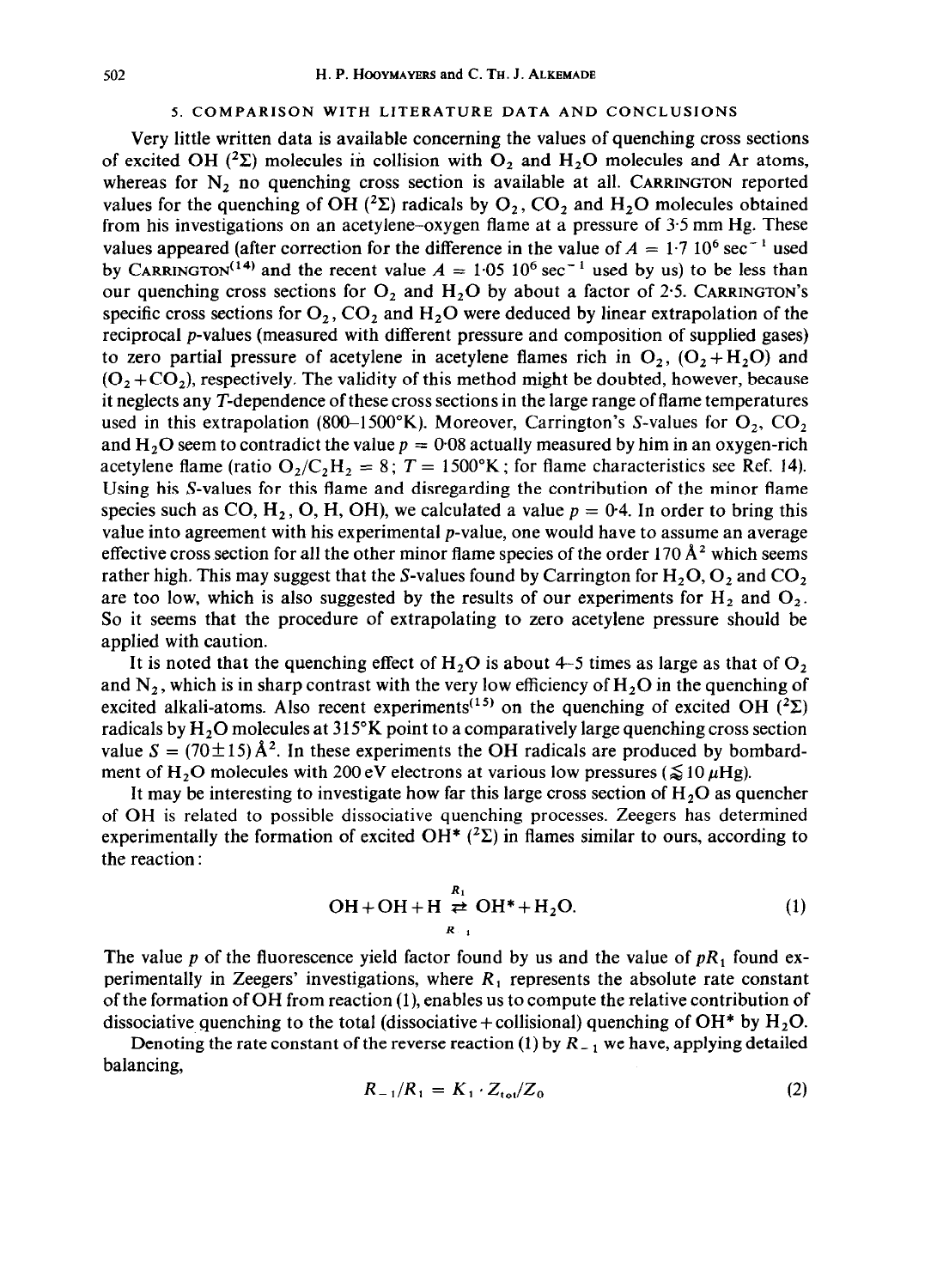where

$$
K_1 = \frac{[\text{H}]_{\text{eq}}[\text{OH}]_{\text{eq}}}{[\text{H}_2\text{O}]_{\text{eq}}}
$$

stands for the dissociation constant of the equilibrium  $H + OH \rightleftarrows H_2O$ .

 $Z_{\text{tot}}$  is the total state sum of the OH radical at flame temperature which can be approximated  $bv^{(22,24)}$ 

$$
Z_{\text{tot}} = [kTg_0/hcB_0]\{1 - \exp(-hc\omega_0/kT)\}^{-1}
$$
 (3)

where  $B_0$  and  $\omega_0$  are the rotational and vibrational constants, respectively, and  $g_0$  is the statistical weight of the electronic ground state  $T<sub>1</sub>$ ,  $Z<sub>0</sub>$  is the rotational state sum for the lowest vibrational level  $v' = 0$  of the <sup>2</sup> $\Sigma$  state. For sufficiently large *T* values this sum can be replaced by $(22,24)$ 

$$
Z_0 = [kTg_1/hcB_1] \exp(-E_0/kT).
$$

where  $g_1$  is the statistical weight of the excited state <sup>2</sup> $\Sigma$ , and  $B_1$  is the rotational constant of this state.  $E_0$  is the energy of the lowest rotational level of the (<sup>2</sup> $\Sigma$ , v' = 0) state.

Inserting in equation (2) the value  $R_1$ , which can be deduced† from the measured values of p and of pR<sub>1</sub> (see above), we find  $R_{-1}$  from  $K_1$ ,  $Z_{\text{tot}}$  and  $Z_0$ . Hence we obtain for the relative contribution of dissociative quenching  $R_{-1}[H_2O]$  ( $[H_2O]$  stands for the  $H_2O$  concentration in the flame) to the total quenching of  $OH*$  by  $H<sub>2</sub>O$  molecules.

$$
\frac{R_{-1}[H_2O]}{k_{-1}^{\mathrm{H}_2O}} = 0.05,
$$

where  $k_{\text{I}}^{\text{H}_2O}$  is the collisional plus dissociative quenching rate by  $H_2O$ , which is directly connected to the specific quenching cross section  $S_{H<sub>2</sub>}$  measured by us and mentioned above. It should be noted that  $R_{-1}$  is expected to increase markedly with increasing flame temperature according to the above relation for  $R_{-1}/R_1$ , the right hand side of which involves two exponential temperature factors which combine to  $\exp(-(D - E_0)/kT)$ . Here  $(D-E_0) = 1.12$  eV is the difference between the dissociation energy *D* of the H<sub>2</sub>O molecule into  $H + OH$  and the energy  $E_0$  of the excited OH state considered. Since all other factors as well as the contribution of inelastic collisions with  $H_2O$  molecules to the OH quenching rate are not expected to depend critically on flame temperature, the ratio of the dissociative quenching rate to the collisional quenching rate by  $H<sub>2</sub>O$  molecules involves an activation energy of about  $1.1$  eV. This ratio is therefore expected to double whenever the flame temperature is raised by 200°K.

Another possibility of chemical quenching of  $OH^*$  by  $H_2O$  has been suggested by Carrington. Thus OH  $({}^{2}\Sigma)$  is reported to be quenched by the following reaction involving oxygen abstraction, which is exothermic by about 1.5 eV and is not forbidden by spin conservation rules, viz.

$$
OH^* + H_2O = HO_2 + H_2. \tag{4}
$$

 $\dagger$  In the calculation of  $R_{-1}$  it is implicitly assumed that the value of the fluorescence yield factor found in our study hardly differs from the effective p-value occurring in the product  $R_{-1}p$  measured by Zeegers, though this product refers to the  $(0,0)$  band as a whole, whereas our p-values refer to some specific rotational transitions.